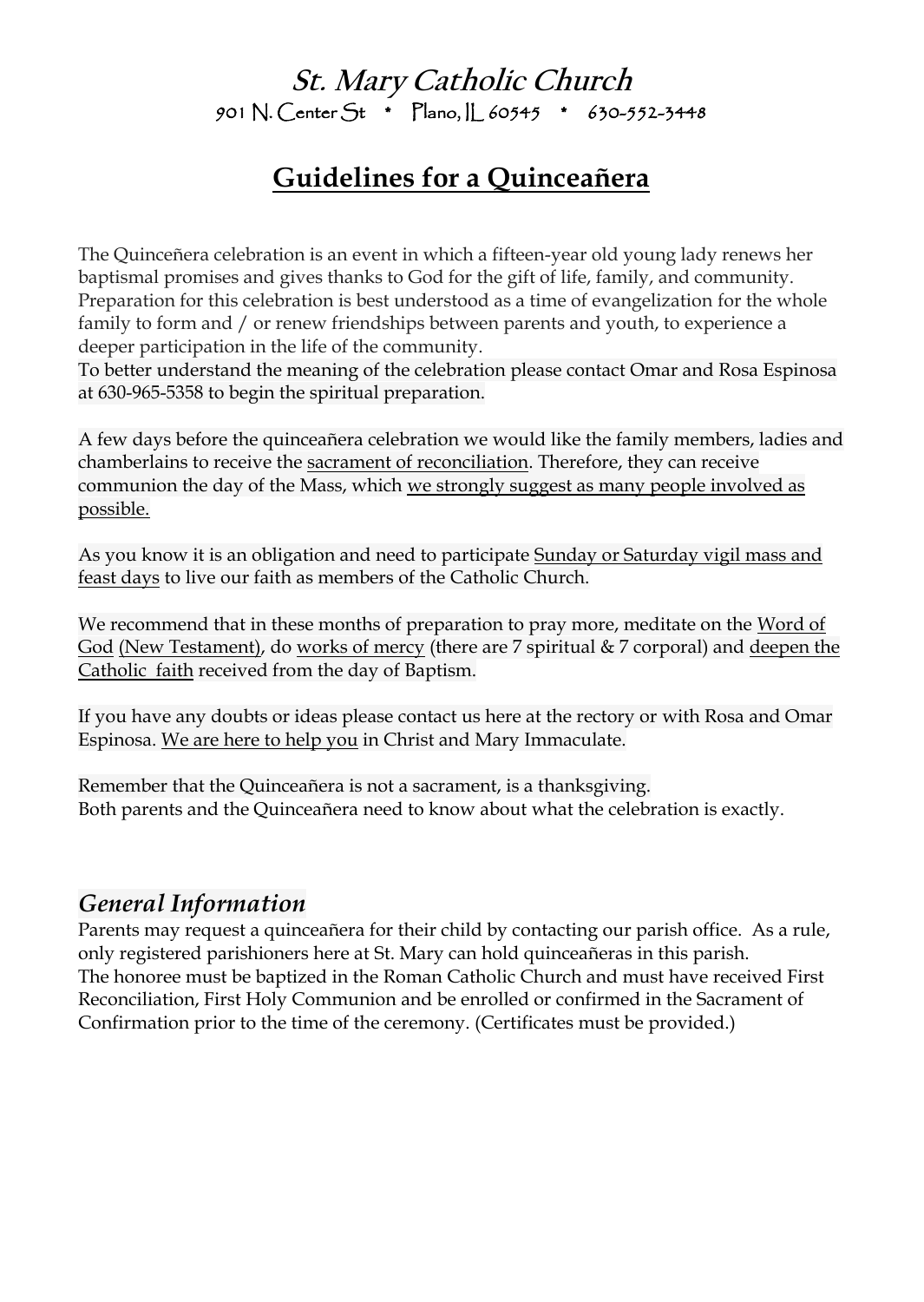# *Timing & Punctuality*

We celebrate quinceañeras on Saturdays at 12 p.m. or 2 p.m. We do not celebrate quinceañeras on Sunday.

Please keep in mind that we have only one priest. It is your family responsibility that the entire party and family members must be here at least 15 minutes prior to the ceremony. The schedule for our priest can be extremely busy on the weekends. Your quinceañera will be canceled and/or postponed if you are more than 30 minutes late. Do not embarrass yourself and your family by being late. We have to start on time since often there is another event after your quinceañera. Once again, your quinceañera is important and you should take all the precautions to be here on time, at least 15 minutes prior to the celebration.

#### *Fees*

Some donations are required therefore you must take them into account when planning the budget for the quinceañera. Here at St. Mary's we have only one stipend that covers all costs which include *to book the church, priests and / or deacons, musicians, singers, altar servers and administrative expenses.*

#### **Non-Parishioner: \$ 1000.00**

**New-Parishioner and / or inactive Parishioner: \$700.00** (registered parishioner less than a year or parishioner that does not contribute)

#### **Active Parishioner: \$ 550.00**

A non-refundable deposit is required \$ 200 to book the church on the desired date and the remainder should be delivered one month before the celebration. We do not reject anyone for their financial inability.

## *Photographers and Videographers*

As a general rule those who take photographs or films should not obstruct the celebration of mass. They must be discreet and respectful of the church. **Pictures taken immediately after the ceremony should take no longer than 30 minutes**. If you wish to include the celebrant in your pictures, it is requested that these be taken first so that he may continue with his other duties.

## *Flowers*

Flowers and other decorations are allowed (except during Lent). However, under no circumstances should alter or move the decorations of the church. They must put their decorations so as not to obstruct the Church.

Because of other celebrations that may be taking place on that same day, the Church may be decorated no earlier than 60 minutes before the ceremony and removed within 30 minutes after the ceremony ends.

Throwing of confetti, flower petals, rice, birdseed, etc. is not allowed anywhere inside the Church or on the parish grounds. Decorations may not be taped, nailed, glued, tacked or stapled to the end of pews. Some florists have clips that work nicely and other simply tie them. Your cooperation in this is most appreciated. Please inform us if you are planning to leave the flower arrangements in the church.